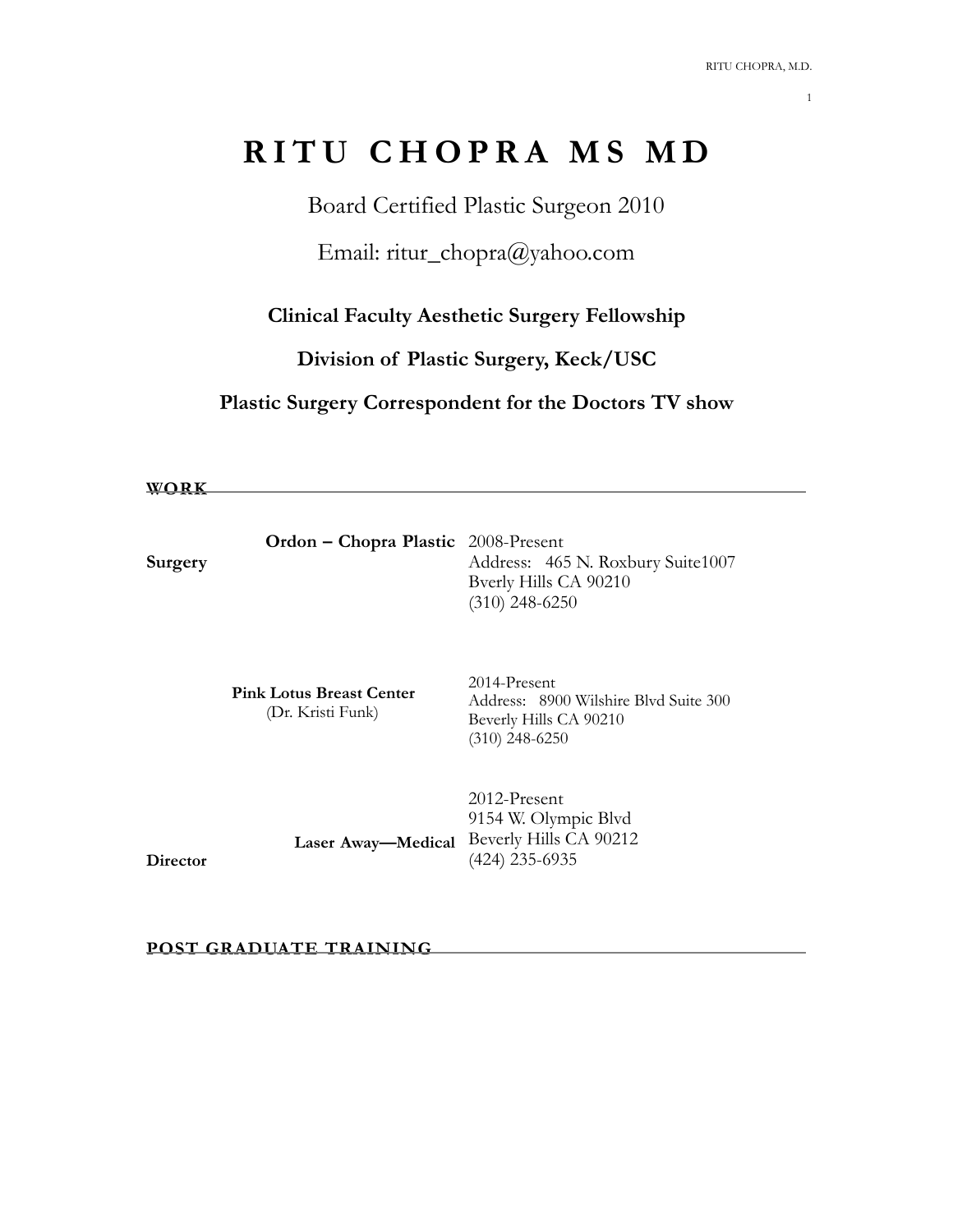| EDUCATION                        |                                                                                                                |
|----------------------------------|----------------------------------------------------------------------------------------------------------------|
| June 24, 1999 –<br>June 24, 2000 | Los Angeles, CA.<br>General Surgery Internship,                                                                |
| Dec 1, 2000                      | Cedars-Sinai Medical Center, Department of Surgery.                                                            |
| July $1,2000-$                   | Cedars-Sinai Medical Center, Department of Surgery<br>Research Lab                                             |
| June 24, 2001                    | Los Angeles, CA.<br><b>Emergency Medicine Residency,</b>                                                       |
| Dec $1,2000-$                    | University Of California, Los Angeles Department of<br>Medicine.<br>Emergency                                  |
| July $1,2001-$<br>July 1, 2006   | Cedars-Sinai Medical Center, Department of Surgery.<br>Los Angeles, CA.<br>General Surgery Residency,          |
| July $1, 2006$<br>July 1, 2008   | Montefiore Medical Center Plastic Surgery Department<br>New York, New York<br><b>Plastic Surgery Residency</b> |

| August, 1995 -  | Boston University School of Medicine.   |
|-----------------|-----------------------------------------|
| May 17, 1999    | Boston, MA                              |
|                 | Doctor of Medicine.                     |
| June 1993 –     | Boston University School of Medicine.   |
| <b>May 1994</b> | Boston, MA                              |
|                 | Masters in Medical Sciences.            |
| June 1987 –     | University of California at Irvine      |
| <b>May 1992</b> | Irvine, CA                              |
|                 | Bachelor of Science, Civil Engineering. |

# **HONORS**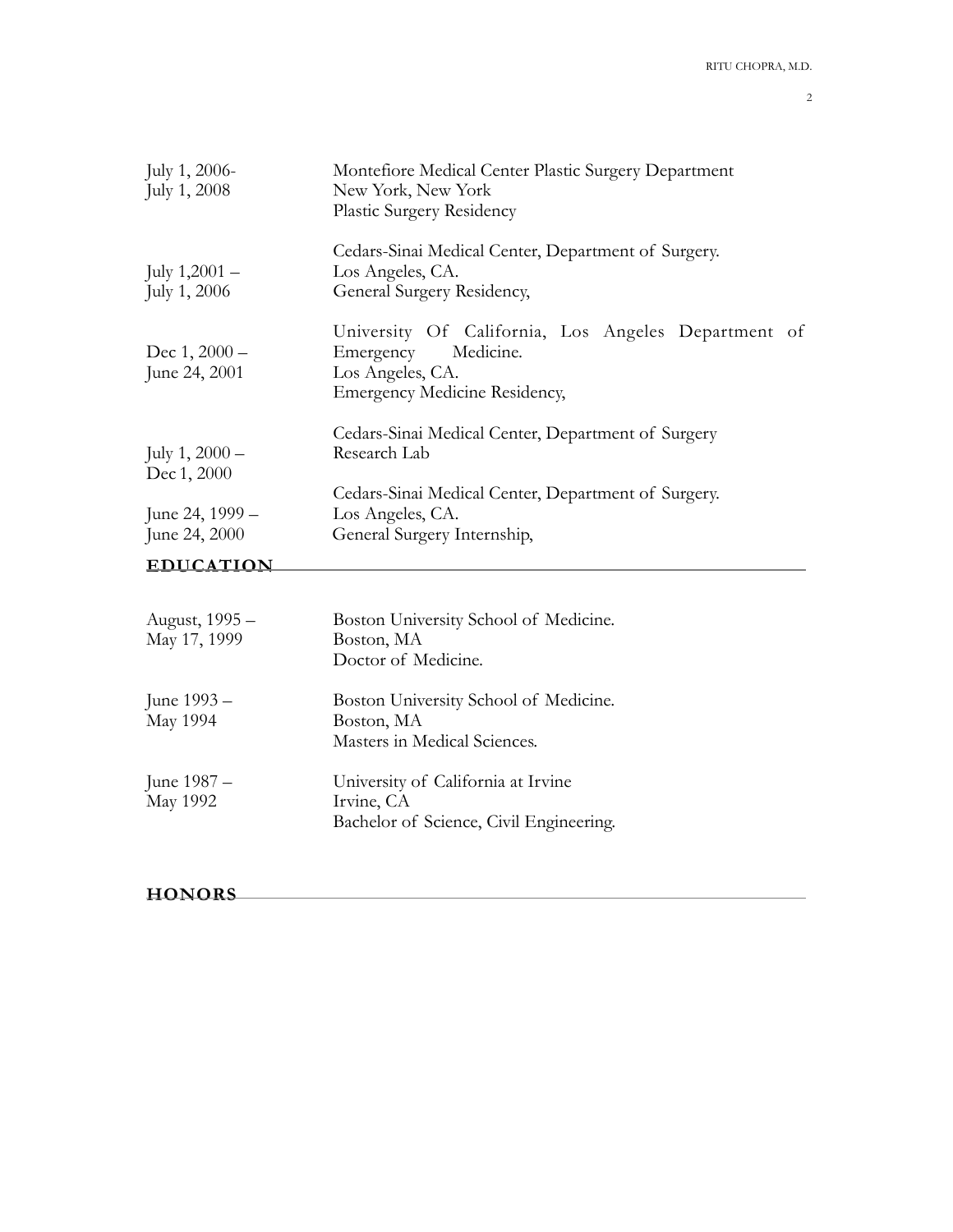- **1. Chosen as one of 3 surgeons in Allergan Supplement for before and after pictures of patients with Cohesive Inspira Implants**
- **2. Real Self , Vitals, Castle Connoly top Doctor**
- **3. Administrative Chief Resident General Surgery Cedars Sinai**
- **4. Leo G. Rigler Award for most Outstanding resident 2006**
- 5. **Alpha Omega Alpha Honor Society**
- 6. **Recipient of the 1998 American Academy of Surgeons Award**
- 7. **Graduated Cum laude Boston University School Of Medicine**
- 8. **Research grant:** Gore pharmaceuticals for education in laparoscopic hernia techniques.
- 9. **Deans List University of California at Irvine**

#### **LANGUAGES**

- 1. English
- 2. Spanish

## **PROFESSIONAL SOCIETIES**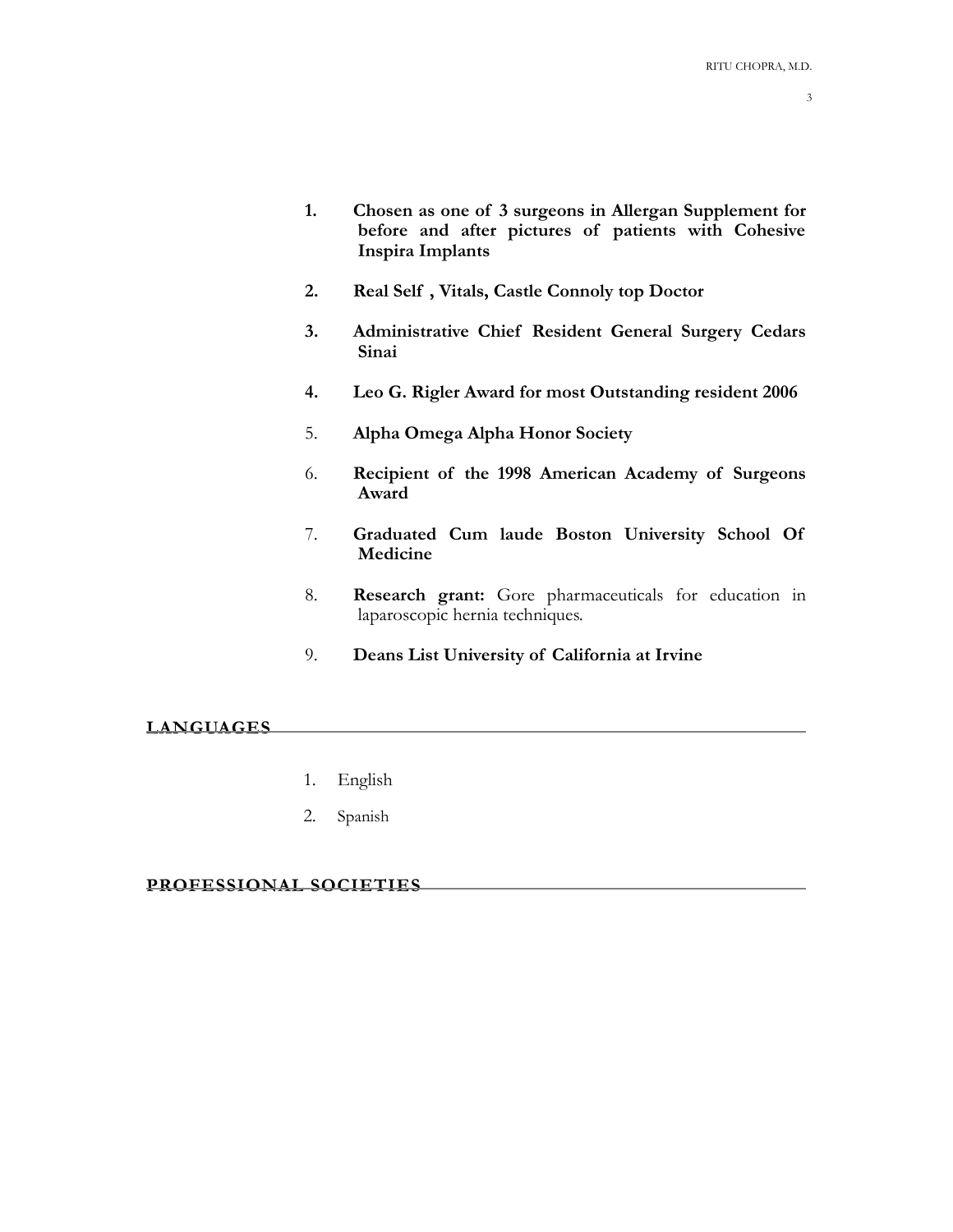American Society od Aesthetic Plastic Surgery American Society of Plastic Surgery Los Angeles Society of Plastic Surgeons American College of Surgeons – Candidate Member American Medical Association Alpha Omega Alpha Society

**PUBLICATIONS**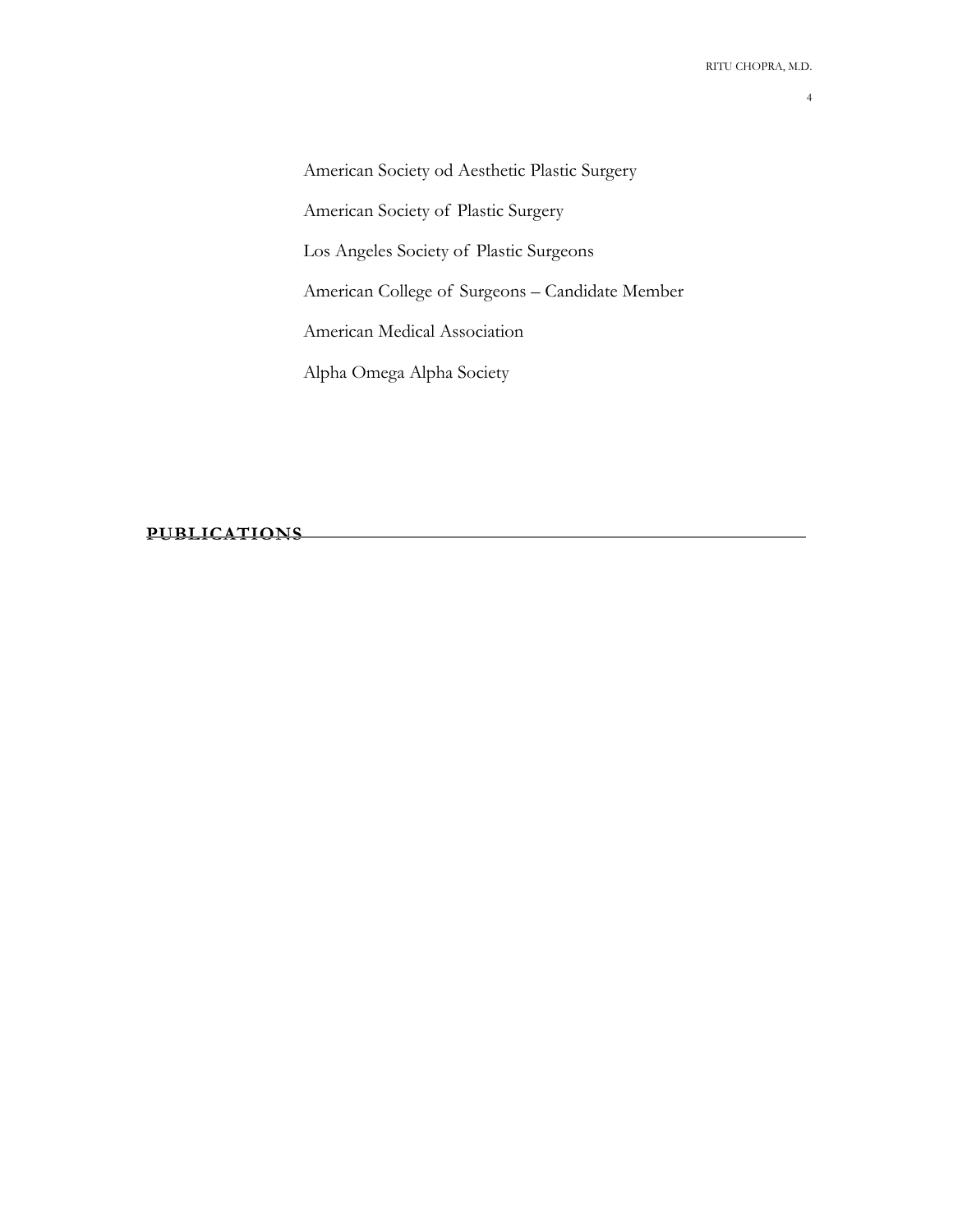- 5
- 1. **Chopra R**, McVay C, Phillips E. H., Khalili T., Laparoscopic Lysis of Adhesions. *Am Surg* 2003;69:852-855
- 2. **Chopra R**, McVay, Nutritional Requirements, *Nutrition 2003*; 19:85-87
- 3. Soukiasian HJ, Czer LSC, Nishi GK, McVay C, **Chopra RR**, Fontana GP and Trento A. Aortic Valve Replacement In Patients With Aortic Stenosis And Severe Left Ventricular Dysfunction: A Suitable Alternative To Transplantation. *Journal of Cardiovascular Surgery; 44 Suppl 1to No.5:49, 2003*
- 4. Soukiasian HJ, Czer LSC, Nishi GK, McVay C, **Chopra RR**, Fontana GP and Trento A. Inhibition of Graft Coronary Arteriosclerosis After Heart Transplantation. *Journal of Cardiovascular Surgery; 44 Suppl 1to No.5:49, 2003*
- 5. Lyass S, **Chopra R** , Fujita F, Otsuka K, Lublin M, Lahman B, Phillips E.H.,. Khalili T., Radiological Studies after Laparoscopic ROUX-EN-Y Gastric Bypass: Routine or Selective*? Arch Surgery (in press)*
- 6. Major K, **Chopra R,** Nishi G, McVay C, Shabot M, Wilson, M. Incidence of Thromboembolism in the Surgical Intensive Care Unit. *Am Surg*. 2003;69:857-86
- 7. Avital I and **Chopra R**  Amyand Hernia *CPC-New England Journal Of Medicine(submitted)*
- **8***.***Chopra R** and Kulber D Current Concepts in Breast Cancer and Radiation: What the Plastic Surgeon needs to know. *Plastic and Reconstructive Surgery(submitted)*

### **CHAPTERS**

*1. Fluid and Electrolytes*  Lefor A, Gomella NG(eds), **Chopra R**  *Surgery on Call 4th ed.* (In press)

#### **PRESENTATIONS**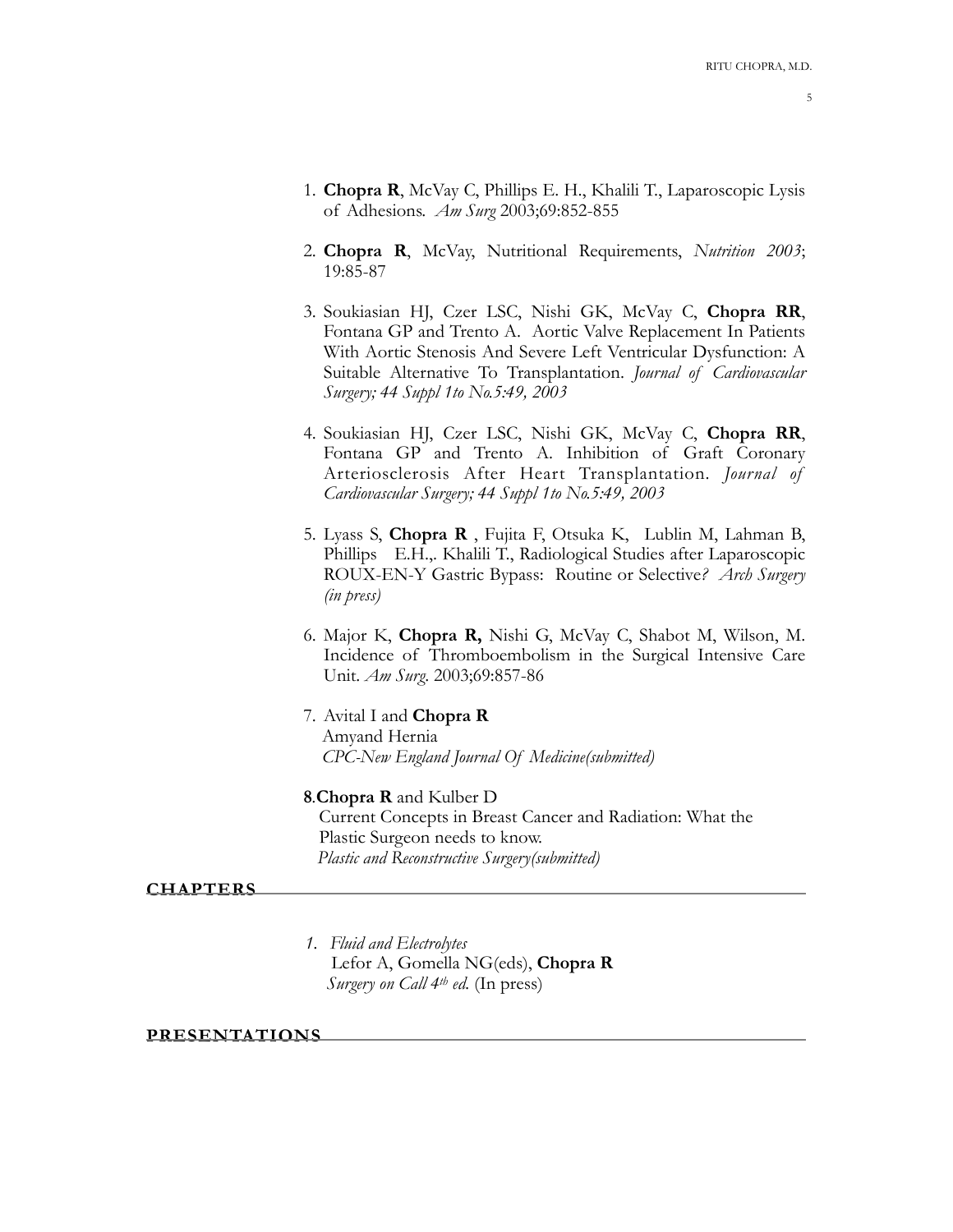#### 6

#### **1. The Aesthetic Show 2012**-Present

Plastic Surgery Moderator with Dr Andrew Ordon MD

 *Cold Ischemic Injury And Donor-Recipint Mhc Disparity Significantly Increase Post- Transplant Cardiac Graft Coronary Arteriosclerosis.* Soukiasian HJ**,** Wong AV, Czer LSC, Lefor AT, Nishi GK, **Chopra R**, Fontana GP, Demetriou AA, Trento A. American College of Surgeons, Owen H. Wangensteen Surgical Forum, 90th Annual Clinical Congress New Orleans, LA. October 14, 2004.

- **2***. Elevated Intra-Abdominal Pressure Doe Not Effect Small Bowel Perfusion in the Animal Model Of Mesenteric Ischemia.* Lyass S, **Chopra R** , Fujita F, Otsuka K, Lublin M, Lahman B, Phillips E.H.,. Khalili T., Annual meeting of the Society of American Gastrointestinal Endoscopic Surgeons (SAGES), Denver CO, 2004
- **3.** *Radiological Studies after Laparoscopic ROUX-EN-Y Gastric Bypass*: *Routine or Selective ?.* Lyass S, **Chopra R** , Fujita F, Otsuka K, Lublin M, Lahman B, Phillips E.H.,. Khalili T., 15<sup>th</sup> Annual Southern California Chapter of the American College of Surgeons Conference, Santa-Barbara, CA 2004
- **4.** *Robotic Assisted Roux en Y Gastric Bypass*.  **Chopra R**, Lahmann B, Khalili T., Society of Laparoendoscopic Surgeons Las Vegas, NV 2004

# **5.** *Laprascopic Lysis of Adhesions*  **Chopra R**, McVay C, Phillips E.H., Khalili T. 14th Annual Southern California Chapter of the American College of Surgeons Conference, Santa-Barbara, CA, 2003

- **6.** *Splenic Arteriovenous Fistula in a Liver transplant patient* McVay C, **Chopra R**, Nissen N. Poster presentation Southwestern Surgical Congress Tuscon AZ, 2003
- **7.** *Isolated Chyloretroperitoneum from Blunt Abdominal Trauma* **Chopra R**, Nishi K, Mcvay C, Khalili T, Poster presentation South Wester Surgical Congress Tuscon AZ, 2003

**8.** *The Incidence of Venous Thromboembolism and DVT Survelliance In The SICU* 

Major K, **Chopra R,** Nishi G, McVay C, Shabot M, Wilson, M. 14th Annual Southern California Chapter of the American College of Surgeons Conference, Santa-Barbara, CA, 2003

**9.** *Aortic Valve Replacement In Patients With Aortic Stenosis And Severe Left*